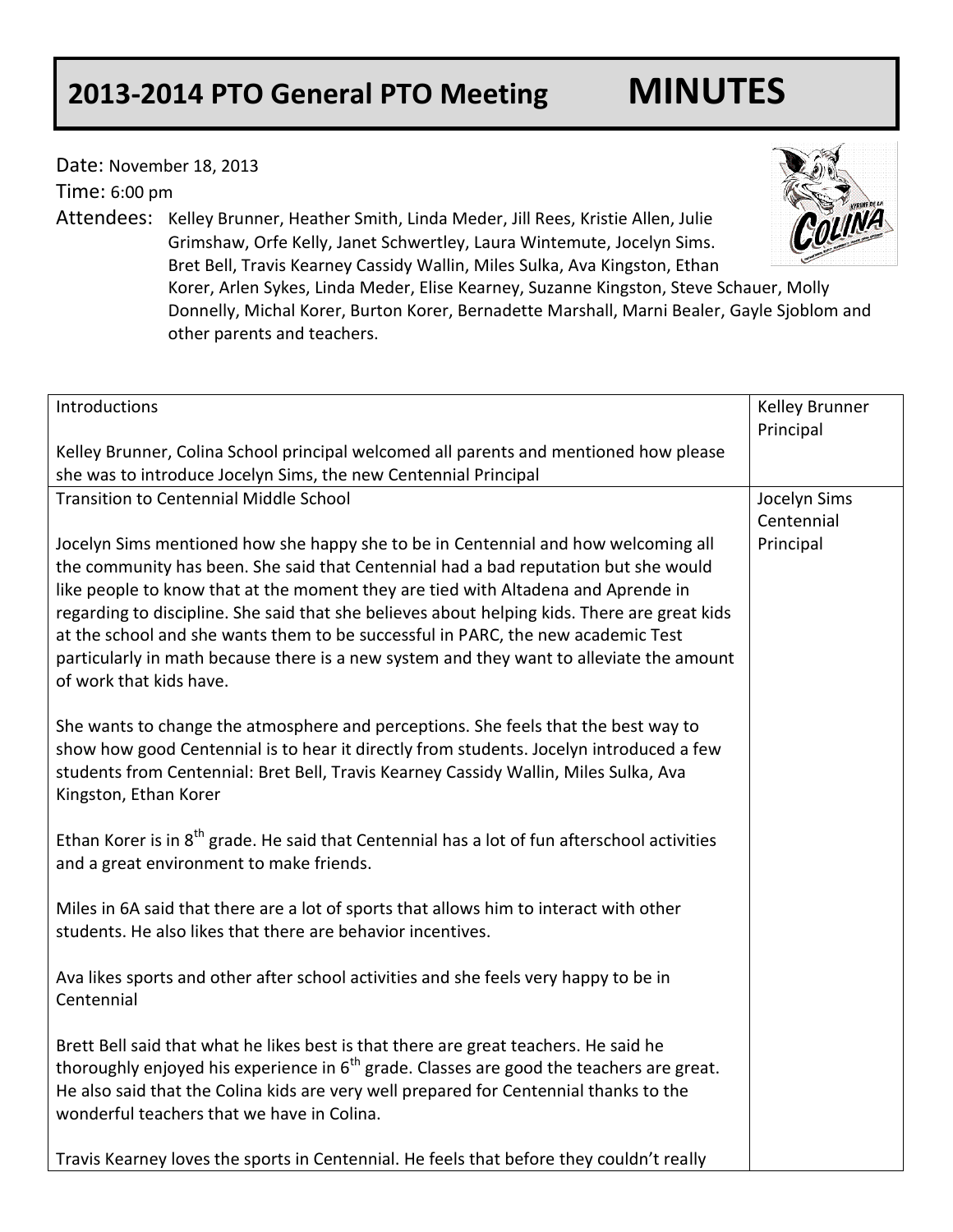compete in sports but now they can and he is very proud of this fact. Cassidy Wallin said that her favorite things are the teachers and sports.

Bernadette Marshall asked what the difference the kids have seen in academics. Miles Sulka said that a lot of the new policies have helped kid concentrate better including not chewing gum. Travis Kearney said teachers are more pushing. Miles says that teachers help the kids to bring their grades up.

Cassidy said that she likes to help them understand fractions. Also she said that she dislikes bullying and if ever somebody was bullied she would stand for them and help them. Ms. Sims told Cassidy that she likes this attitude that that she just earned points towards their character awards.

A parent asked if there were problems that they didn't like and how they were solved. Ethan mentioned that gum chewing was a problem but now it is not and the school is cleaner.

Jocelyn Sims said that before starting in the summer people would congregate at Fry's. She talked to the manager and asked that if in any way the kids were disrespectful to contact her directly. This problem has stopped.

They are starting a before school mentoring program. She feels that in the past there was lack of expectations but now there is good leadership.

Marni Bealer asked how many kids are in a class. Brett said 25 in  $7<sup>th</sup>$ . Ethan said that in  $8<sup>th</sup>$ grade they have 30 students but they have extra teachers.

Another parents asked about preparing them for homework. Miles said that really the teachers here did a great job preparing them for it.

One parent said that all of the kids present were great kids but that they were all from pod A and wanted to ask the reason for this. Jocelyn Sims said that in the past some pods were not equitable but she is working hard to make sure next year the pods are equally distributed.

Orfe Kelly asked if there would be the opportunity to request a specific teacher. Jocelyn Sims said she would rather make sure that all pods were equally attractive.

Gayle Sjoblom asked about the program where Centennial students are coming to Colina to mentor in Math. Kelley Brunner said that this program would allow it is not going to be only in Math but whatever the kids need.

A parent asked if there would be a STEM program in Centennial. Jocelyn Sims said they are not ready for STEM yet but definitely something to work on for the future. Also, she wants to concentrate on the individualization of learning.

Molly Donnelly said that she was disappointed that Kyrene stopped requiring that kids read specific books. Ms. Sims said she was not aware of this problem but that kids have many resources to read books. Jocelyn said she was told she was coming to a school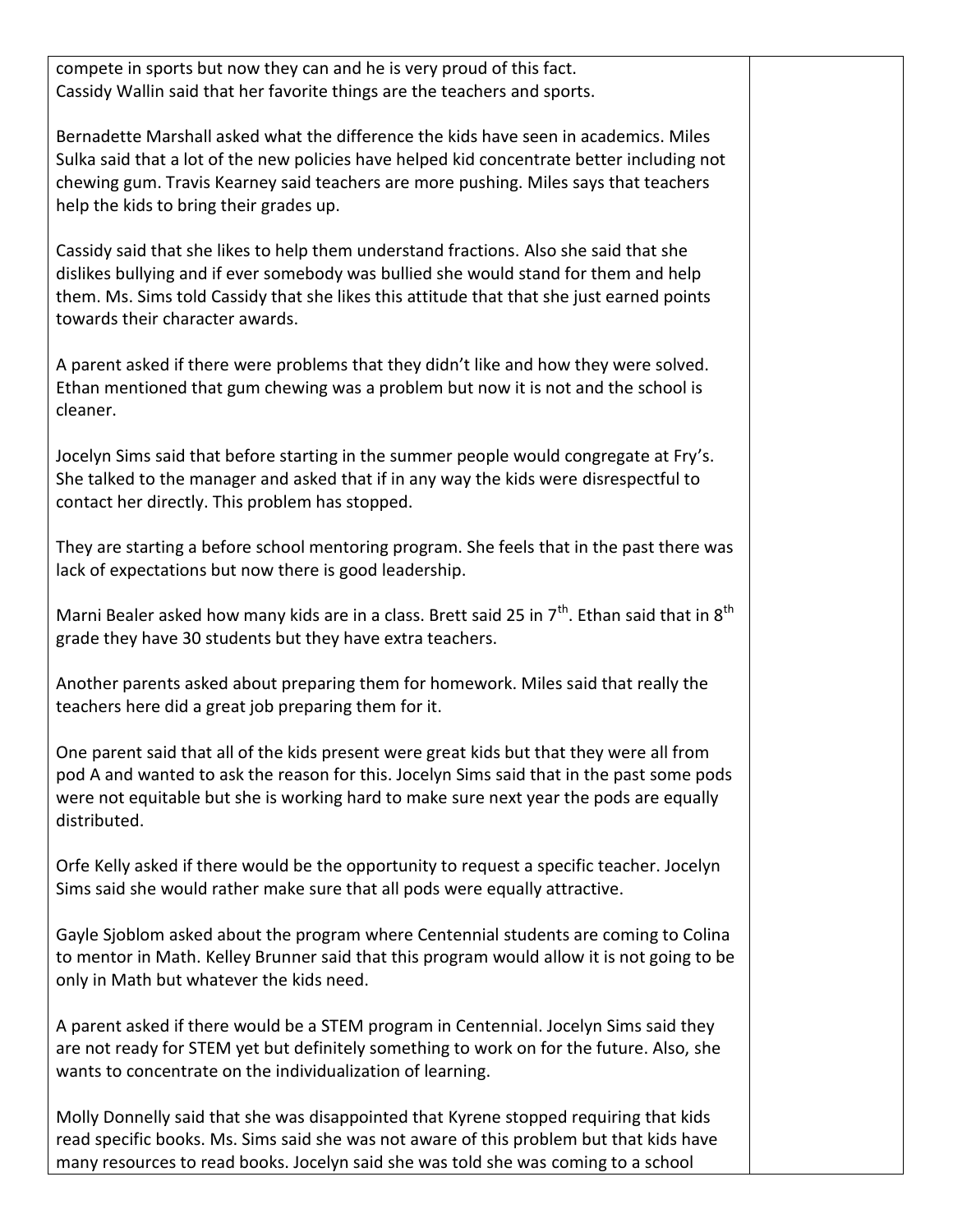| where there was a low parent involvement and she was pleasantly surprised at how<br>wonderful parents are and that parents needed to come and talk about books that need<br>to read and she'll make sure this is corrected if this problem persists.                                                               |                             |
|--------------------------------------------------------------------------------------------------------------------------------------------------------------------------------------------------------------------------------------------------------------------------------------------------------------------|-----------------------------|
| Brett said that this year on Monday and Tuesday they get a lot of reading and writing.                                                                                                                                                                                                                             |                             |
| Steve Schauer said that a friend of his children went to Basis but he knows there are no<br>sports and specifically students need sports.                                                                                                                                                                          |                             |
| Jocelyn said there is nothing she can do about schools like Basis coming to the area but<br>she can make sure that Centennial is the best it possibly can be and that in fact just last<br>week a student left Centennial to go to Basis but he waited until track was over because<br>there is no track in Basis. |                             |
| Molly Donnelly said she has a son in Basis and in his experience Basis is not a school for<br>everyone.                                                                                                                                                                                                            |                             |
| Kelley Brunner told Ms. Sims that she very much appreciates that she took the time to<br>come and talk to us.                                                                                                                                                                                                      |                             |
| <b>Budget Review</b>                                                                                                                                                                                                                                                                                               | Julie Grimshaw<br>Treasurer |
| Julie Grimshaw distributed the budget. She mentioned that we have been net under<br>budget at our events.                                                                                                                                                                                                          |                             |
| Elise Kearney asked if the reason there was an amount spent in end of the year party was<br>because it was a carryover from last year. Julie said yes.                                                                                                                                                             |                             |
| She also read the most important line items in the budget informing parents on where we<br>stand with direct donations, t-shirts etc.                                                                                                                                                                              |                             |
| Mural                                                                                                                                                                                                                                                                                                              | <b>Jill Rees</b>            |
| Jill Rees mentioned that there is an artist that has painted murals at other schools and<br>that they are beautiful and inspiring and that the board would like to propose that we<br>spend \$3000 to paint one of the walls in the library.                                                                       | President                   |
| A few of the artist's designs are circulated and Kelley Brunner explained that she would<br>like to use timeless book characters like the cat in the hat and where the wild things are.                                                                                                                            |                             |
| Orfe Kelly motions to vote to approve hiring an artist to paint a mural in one of the library<br>walls for \$3000                                                                                                                                                                                                  |                             |
| Jill Rees seconds                                                                                                                                                                                                                                                                                                  |                             |
| Opposed none                                                                                                                                                                                                                                                                                                       |                             |
|                                                                                                                                                                                                                                                                                                                    |                             |